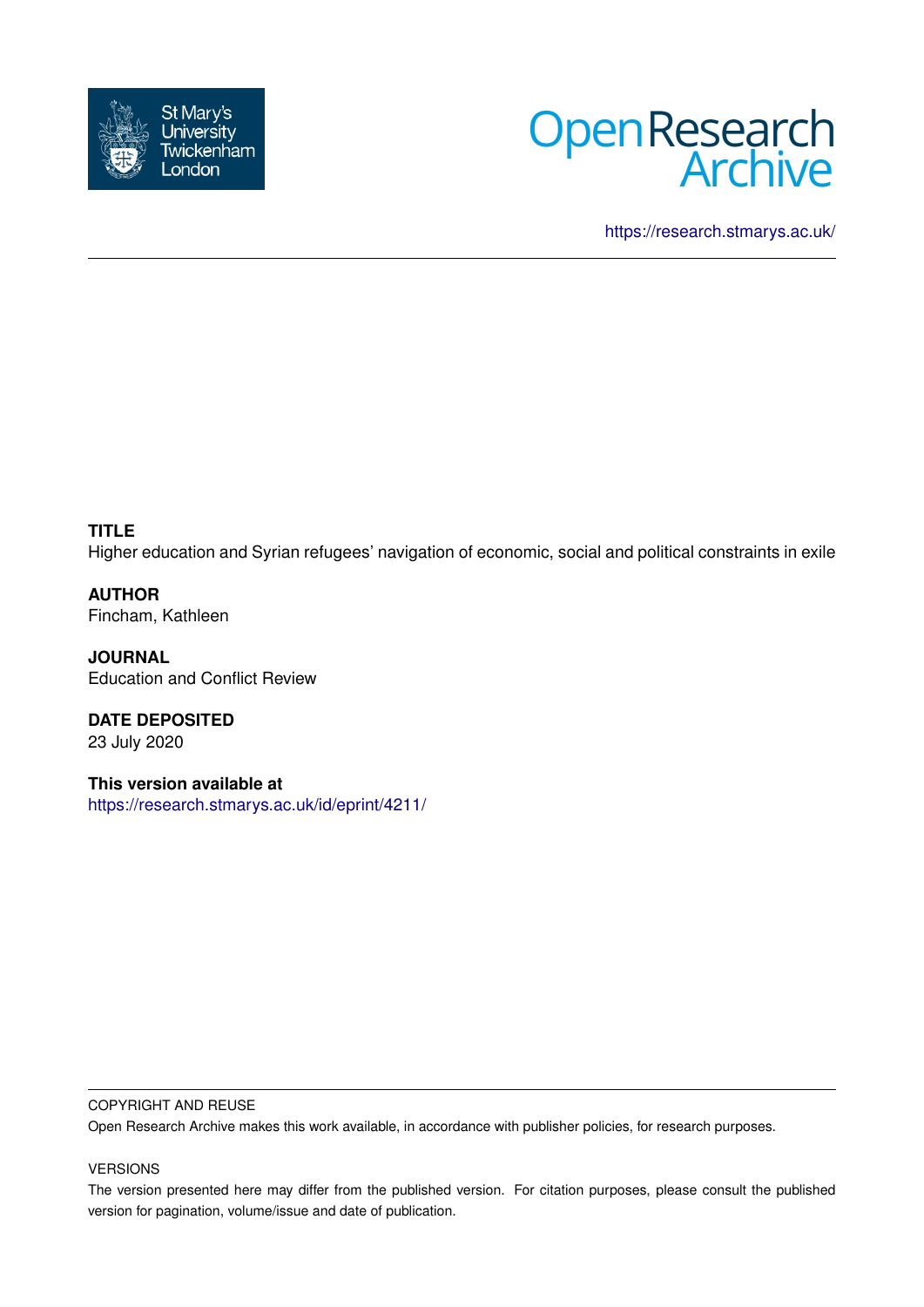Higher education and Syrian refugees' navigation of economic, social and political constraints in exile

#### Abstract:

Using primary and secondary data, this paper critically examines whether HE is living up to its potential in terms of helping refugees to cope with the challenges they face within displacement settings. In particular, the paper explores the extent to which HE opportunities currently on offer for Syrian refugees in the MENA region are helping them to navigate the economic, social and political constraints they experience in exile.

Key words:

Higher education Syria Refugees MENA

# Introduction

Currently, more than 5.5 million Syrian refugees are registered with UNHCR (the majority of whom are above the age of secondary education) (UNHCR, 2020). However, access to higher education (HE) is severely limited for refugees, and globally, only 1 percent attend university (Ferede, 2018). In response, international organisations have been working with local partners in the MENA region to try and meet the enormous demand for quality HE amongst refugees. While HE opportunities have increased in quantitative terms, these opportunities have not always expanded refugees' functionings (ability to be or do what they value) and capabililites (freedoms and opportunities to achieve the effectively possible), nor always enabled them to effectively navigate the constraints experienced in exile (Sen 1999). Where HE is available, it is not always accessible, nor is it always acceptable to refugees or adapted to their specific needs (Tomasevski, 2006; Fincham, 2020). From a capabilities perspective (Sen, 1999; Robeyns, 2003; Vaughn, 2007), HE opportunities available for refugees do not always increase their 'functionings', nor do they always enable an expansion of refugees' 'capabilities'.

Combining empirical qualitative research with Syrian refugees in Jordan, Lebanon and Turkey (with focus groups as the primary research method) (Fincham, 2020) with secondary research, this paper critically examines whether HE is living up to its potential in terms of helping refugees to cope with the challenges they face within displacement settings. The first section outlines the ways in which the Capability Approach can be a helpful framework for thinking about HE in relation to refugees. The subsequent sections explore the extent to which HE opportunities currently on offer for Syrian refugees in the MENA region are helping them to navigate the particular economic, social and political constraints they experience in exile.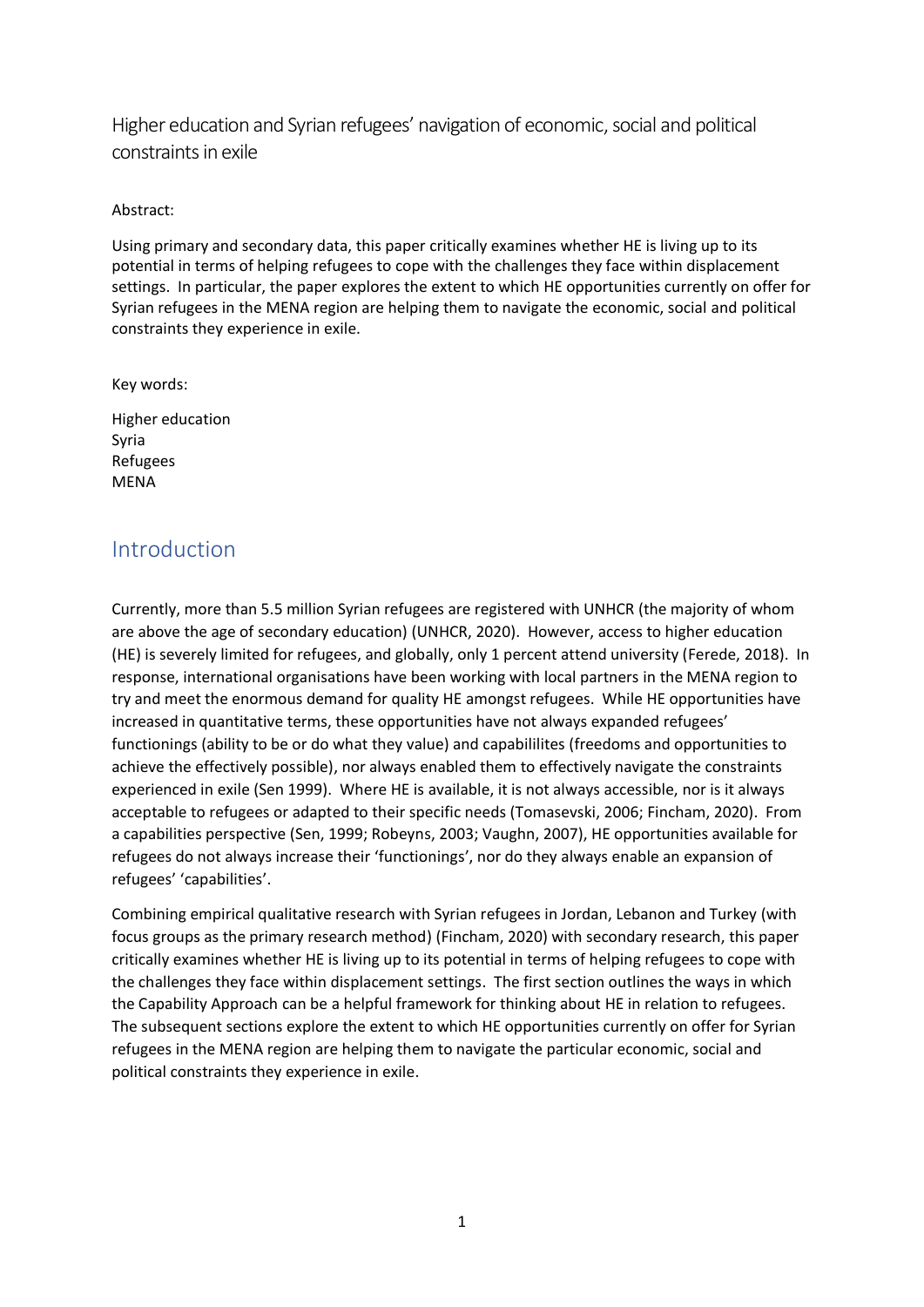# Capabilities approach

Moving beyond simplistic resource-based welfare approaches to education, the Capability Approach recognises that different people have different motivations for undertaking HE, as well as different educational needs within it.

The capability approach is based on the precepts that a) freedom to achieve wellbeing is of primary importance, and b) this freedom needs to be understood in terms of people's capabilities - their actual opportunities to be and do what they value. Its main premise is that education should provide people with the freedoms they need to achieve their desired functionings and capabilities (e.g. enable refugees to live lives that they value) (Sen, 1999). Functionings are realised and future achievements (e.g. being a graduate), whereas capabilities are the effectively possible (e.g. the opportunity for a refugee to complete HE) (Sen, 1999). Education itself can be a functioning or act as a conversion factor to enable other functionings (e.g. social mobility) (Vaughan, 2007).

The capability approach acknowledges the structural, social and cultural factors which may impede someone from converting a resource (e.g. HE) into a capability. Differences related to gender, class, ethnicity etc., enable or constrain individuals in their ability to convert resources into functionings and capability sets. For example, a female refugee's freedom to use her university degree to undertake employment will depend on her legal right to work in the host country, as well as a social and cultural context in which she can claim this right (Vaughan, 2007). In this way, the capability approach recognises that having equal access to resources is not the same as having equal opportunities to benefit from them.

The capability approach looks beyond collective outcomes for refugees and recognises individual difference and individual capabilities (Vaughan, 2007). As communities are not homogenous, and individuals wish to live different kinds of lives, it cannot be assumed that, provided with the same opportunities, all people will wish to achieve the same functionings (Robeyns, 2003).

Similarly, the capability approach is sensitive to refugees' non-financial functionings and capabilities (e.g. being part of a community, being respected by others, etc.). For example, it recognises that gender equality and gender empowerment may mean different things for different groups in different contexts (DeJaeghere and Wiger, 2013). In some refugee contexts (e.g. Syria), women may voluntarily adhere to traditional cultural and/or religious codes (e.g. performing scripts of marriage and motherhood) to prioritise the enhanced social status they achieve through them (Dunne et al., 2017). This has direct implications for female refugees' interest in and engagement with HE.

Despite its challenges, (discussed in detail in Vaughan (2007), the capability approach is helpful in thinking about HE's potential to expand an individual refugee's overall capability set.

The sections below use a Capabilities lens to examine the extent to which HE opportunities currently available for Syrian refugees in the MENA region are helping them to navigate the particular economic, social and political constraints they encounter in exile.

## Economic constraints

Within the Syrian context, refugees face many economic constraints, such as depletion of personal savings, financial insecurity, lack of access to formal labour markets, job quotas and employment restrictions in high-status and high-paying white collar professions (e.g. engineering, law and medicine) (Tiltnes, Zhang and Pederson, 2019; Sheehy, 2014). Host governments have often been reluctant to offer work permits fearing that refugees will take jobs from locals, push down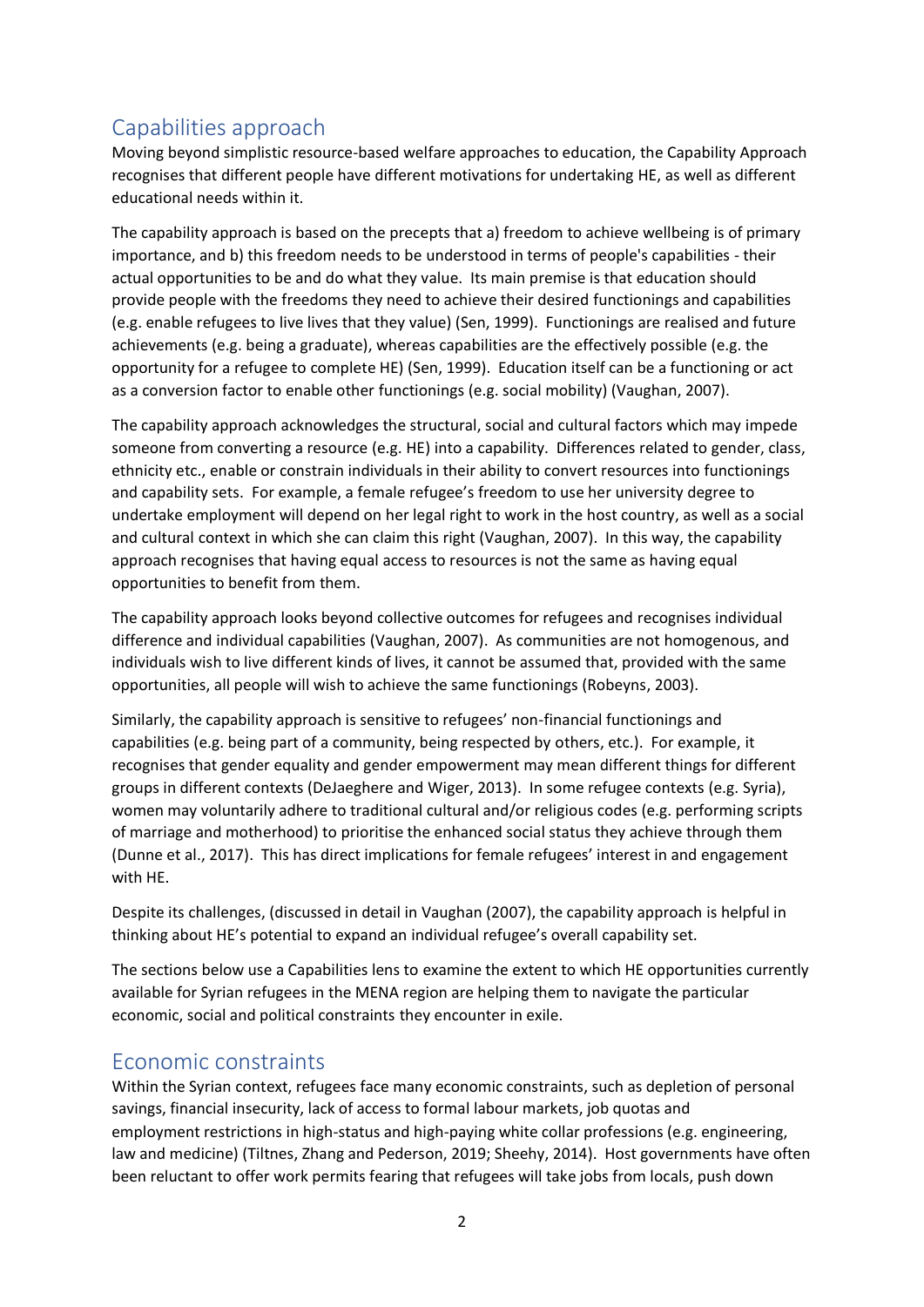wages and be encouraged to settle permanently. As a result, many young Syrian refugees have been restricted to employment as undocumented workers in food service, construction and retail, at risk of workplace exploitation with no legal recourse to abuse by employers (Watenpaugh, Fricke and Seigel, 2013; Watenpaugh, Fricke and King, 2014a; Watenpaugh, Fricke and King, 2014b; Knell, 2016). Male refugees who are unsuccessful in securing employment in host countries often become vulnerable to human trafficking and recruitment into armed groups (Watenpaugh, Fricke and Seigel, 2013; Watenpaugh, Fricke and King, 2014a), whereas female refugees become vulnerable to early marriage (Chatty, 2016).

### **Economic constraints and HE**

For refugees, HE is often strongly linked to employment outcomes (or the perception of these outcomes) (this is problematised in Brennan and Shah, 2003). Indeed, quality HE can provide individuals with the knowledge and skills they need to achieve better livelihood prospects, higher earnings and economic mobility. It can also help them to achieve economic self-reliance and facilitate their integration into local economies (Sheehy, 2014). However, for Syrian refugees, HE itself can be a major source of financial strain.

As most refugees cannot afford the direct, indirect and opportunity costs of HE, they are heavily reliant on scholarships provided by (primarily Western) donors. However, the number of scholarships available for refugees is inadequate and does not meet demand (Abdulssattar Ibrahim and Nassar, 2019; Sheehy, 2014). Moreover, within the context of global hegemonic power relations, Syrian refugees, regardless of country of asylum, are directly impacted by (Western) neoliberal HE agendas (Dale, 2000; Rizvi and Lindgard, 2000) which conceptualise HE in relation to employment outcomes, often to the exclusion of refugees' other needs (e.g. the intrinsic and the social). This means that refugees perceived as less likely to be economically productive are often overlooked in terms of scholarship provision. For example, scholarships for refugees over the age of 30 (so-called 'overage learners') are scarce, as are scholarships for refugees with disabilities (Fincham, 2020).

Scholarships that are available for refugees are often limited to certain subject areas believed by donors and policymakers to be critical for post-conflict reconstruction (Watenpaugh, Fricke and Seigel, 2013; Watenpaugh, Fricke and King, 2014a; Watenpaugh, Fricke and King, 2014b; Fincham, 2020). Refugees who are interested in continuing their education often feel compelled to study subjects for which they may have little interest or aptitude and/or are unrelated to their earlier academic studies. In line with donor 'efficiency' agendas focused on value for money (discussed in more detail, below), scholarships are largely limited to undergraduate study (understood to provide a greater return on investment), effectively excluding refugees from career paths which require postgraduate education, such as academic positions involving research and teaching in HE. In studies examining Syrian youths' perceptions of HE experiences (Buckner, 2013), young people questioned how useful their HE would be if it did not enable them to live lives and envision futures that they valued. In particular, refugees felt that scholarship providers were simply repeating mistakes made by the Syrian government, which had tracked students into particular economic fields (regardless of interest), while not providing them with guarantees of employment (Buckner, 2013; Fincham, 2020). These are examples of how refugees' functionings and capability sets have been limited by the scholarships made available to them within displacement settings.

In exile, refugees are similarly limited by the types of HE on offer, which are often conceptualised with reference to the overarching objectives of 'effectiveness' (educate refugees to achieve specific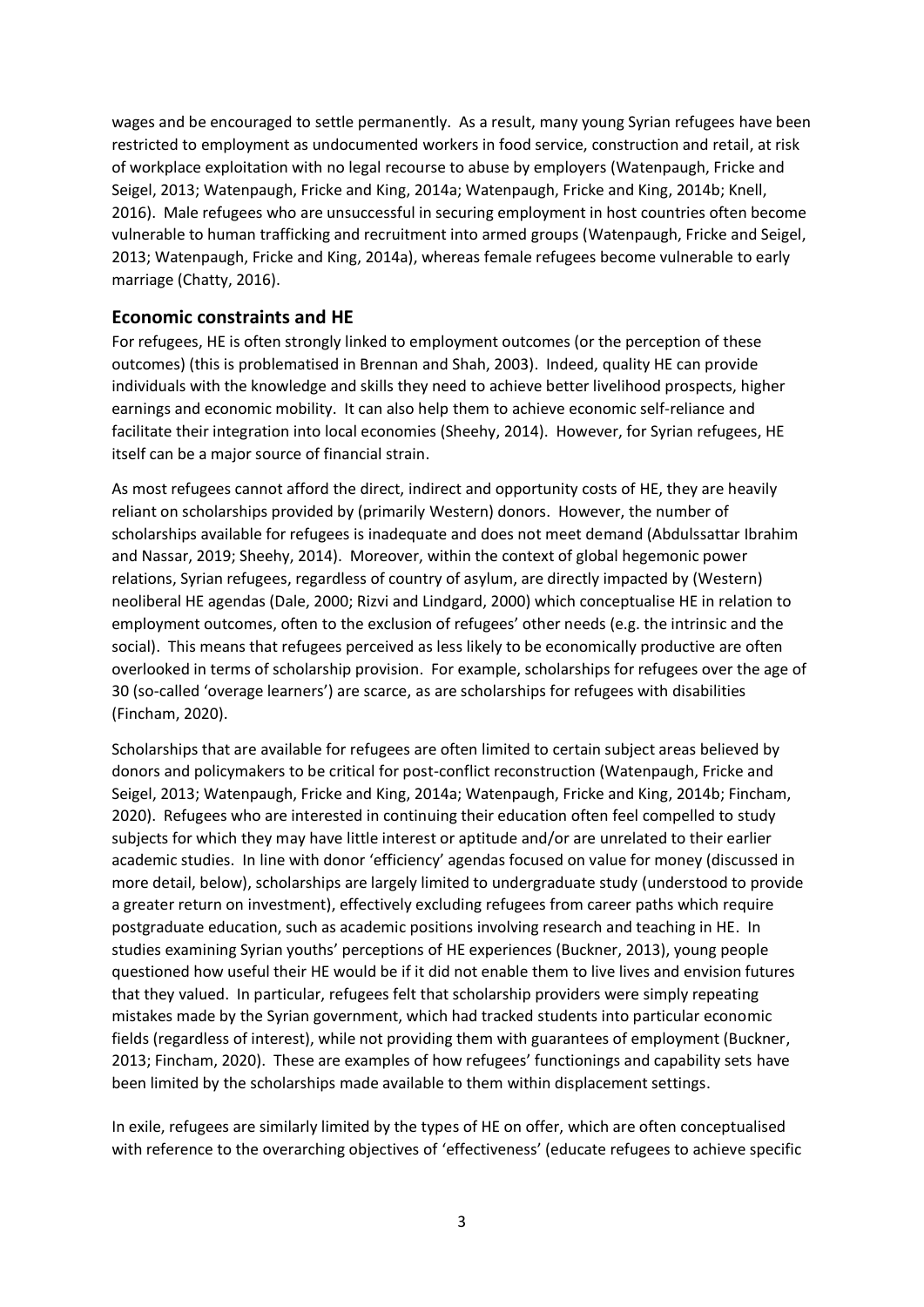goals – i.e. improve employment outcomes, produce a skilled workforce, drive post-conflict reconstruction) and 'efficiency' (educate the largest number of refugees at minimal cost).

In order to achieve 'effectiveness', education strategies for refugees have largely focused on Technical and Vocational Education and Training (TVET) and employment-based non-formal education. This focus acknowledges the significant financial constraints encountered in exile but ignores refugees' other desired functionings, resulting in limited capability sets (discussed in more detail below). Many refugees have questioned why they are being tracked into technical education when they are not legally entitled to work in exile, and their technical qualifications may not be internationally recognised should they return to Syria or resettle in Europe (Fincham, 2020). Female refugees have noted how nonformal programmes available to them often promote employment paths based on gendered stereotypes, such as 'Childcare' courses. Although this complies with local cultural sensibilities, it provides female refugees with few options beyond complying with traditional gender norms (Fincham, 2020). With few transition mechanisms between TVET and academic programmes, there is little flexibility to change career paths should refugees later wish to do so. Thus, decisions made by donors and policymakers are likely to have lifelong consequences for Syrian youth in terms of the capability sets they are able to develop and the lives they are able to lead.

Online learning is seen as a viable way to achieve efficiency, as (assuming there is sufficient technological capacity), it has the potential to expand access to marginalised groups, such as the housebound, women with small children, people with disabilities and those in fulltime work. It also enables females to comply with the 'honour and shame' cultural paradigm (discussed later in the paper). However, within refugee contexts, online learning is often framed through a 'banking model' of education (Freire, 1970), whereby learners passively receive knowledge from 'experts' via the internet (Sancho-Gil et al., 2019) (some positive examples of collaborative learning within online programmes for refugees are discussed in Pherali, Abu Moghli and Chase, 2020; Kennedy and Laurillard, 2019). Moreover, subjects leading to high status, financially lucrative careers are not available through online learning (e.g. medicine, engineering), restricting refugees' goals, limiting their capability sets and failing to address their complex social reasons for wanting to undertake HE (Fincham, 2020).

## Social constraints

Syrian refugees face many social constraints in exile, such as being separated from important kinship and social networks and being physically and socially isolated in camps or refugee enclaves in host countries (Watenpaugh, Fricke and Seigel, 2013; Watenpaugh, Fricke and King, 2014a). Female refugees are particularly vulnerable to social isolation, as they often have limited freedom of movement within the public sphere and limited engagement in paid work (Ahmed, 2012; Dunne et al 2017). Moreover, refugees with disabilities are often restricted to social interaction within their immediate families. Refugees who are unable to interact with host country nationals often live at the margins of society (Fincham, 2020).

### **Social constraints and HE**

HE can provide a number of social benefits for refugees, such as interaction with host country nationals, expansion of active social networks and development of the social and cultural capital needed for socio-economic integration (if not inclusion) into the host society (Sheehy, 2014; Wright and Plasterer, 2012; Bourdieu, 1986). HE can also help refugees to develop confidence and rebuild their lives with dignity (Pherali and Abu Moghli, 2019).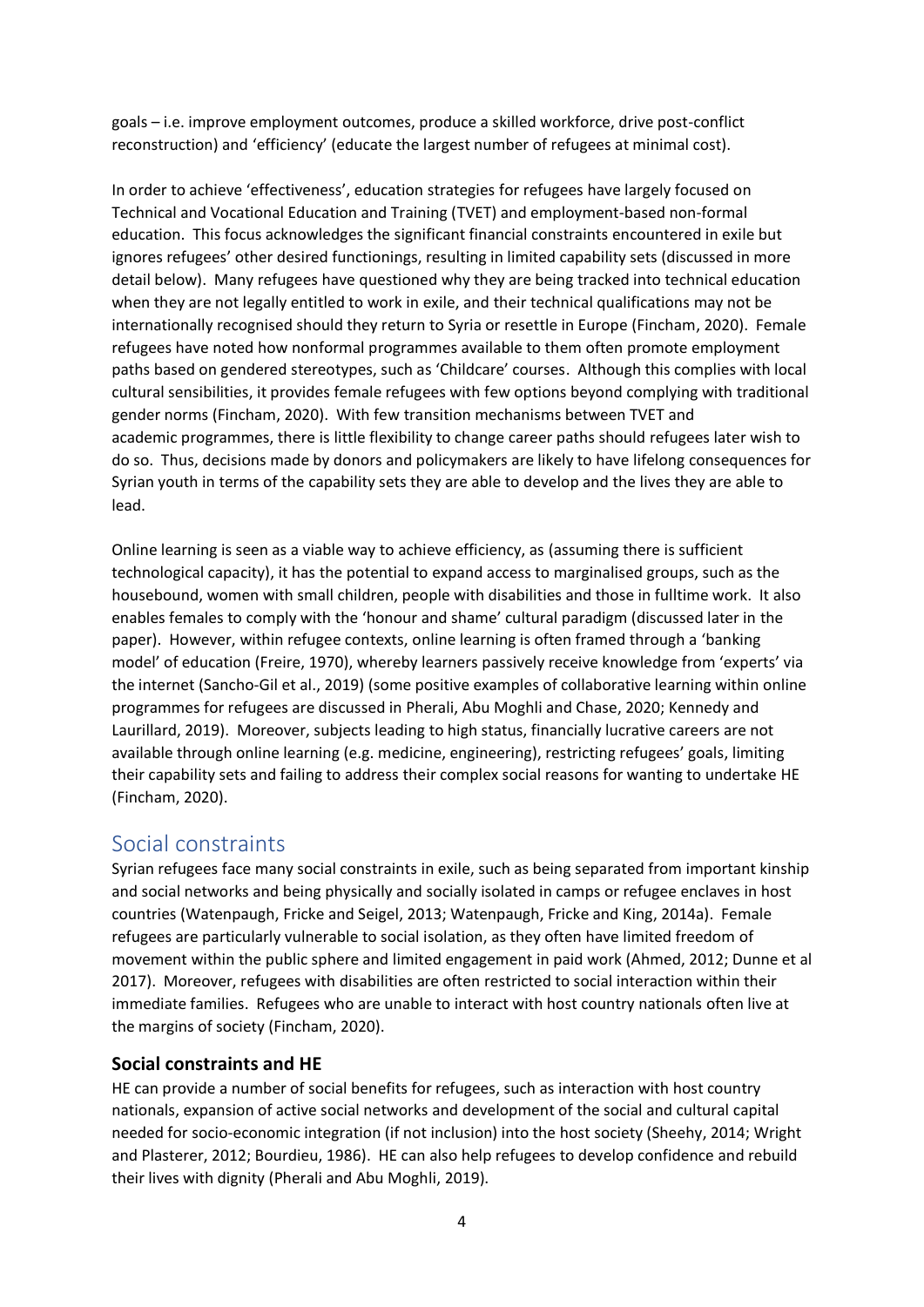For Syrian refugees, however, HE does not always help in navigating the social constraints encountered in exile. Rather, donor and policymaker agendas focused on economic outcomes can undermine refugees' social motivations and needs through education, including meeting family expectations, belonging to a local community, developing friendships, fostering a social network, achieving an advanced social position and gaining respect from their community (Antonio, 2004; Mullen, 2009; Al-Fattal and Ayoubi; 2013). In this way, HE often falls short of enabling refugees to develop the full set of functionings and capabilities that they value.

In many cases, education programmes for refugees (particularly nonformal programmes) are bespoke, meaning that refugees become physically and socially isolated from host communities. Moreover, online learning is often implemented in ways which exacerbate refugees' social isolation (i.e. framed as sitting alone in front of a computer screen). This can be intensified for females who are often culturally restricted to home-based activities when not in education (Dunne et al., 2017). In a study exploring Syrian youths' perceptions of HE opportunities on offer within the MENA region (Fincham 2020), female Syrian refugees in Jordan indicated that they had little motivation to study online, as they would not be able to physically interact with classmates, make friends or have personal contact with their professors. Female camp residents, in particular, had concerns about online learning, explaining how physically attending a university or college gave them reprieve from the psychological imprisonment of camp life. As many of their desired functionings and capability sets were social, female refugees, in particular, felt that online learning (as it has often been framed and/or experienced within refugee contexts) did not meet their needs (Fincham, 2020).

Within the Syrian context, social motivations for wanting to undertake HE are highly gendered. As Syrian males have been culturally constructed as family breadwinners, they are more likely to want to pursue employment outcomes to enable them to marry and provide for their families (Buckner, 2013; Fincham, 2020). However, the proliferation of nonformal education programmes on offer for refugees (many of which are unaccredited) offer limited career pathways other than manual and technical work within the service, construction and retail sectors. Not only is this work low status and insecure, it offers limited earning potential, career progression and socio-economic mobility. In this way, HE provided for refugees is actually having a profound impact on men's ability to perform appropriate Syrian masculinities, delaying their ability to marry and limiting their marriage prospects (Fincham, 2020). It is also having a profound social influence on Syrian women. The MENA region has the world's lowest rate of female labour force participation, and cultural norms discourage all but professional employment for women (Buckner, 2013; Ahmed, 2012; Kabbani, 2009). As a result, Syrian females have to achieve a high level of education (university) in order to work (Buckner, 2013; Ahmed, 2012; Kabbani, 2009). Consequently, the proliferation of nonformal education opportunities for refugees, discussed above, is unlikely to improve women's economic participation or elevate their social status. In other words, it is unlikely to help female refugees to develop many of the functionings and capability sets that they value.

Within traditional Syrian culture, women are expected to comply with the 'honour and shame' paradigm, bearing responsibility for the 'honour' of their family and community through the regulation of their bodies and behaviour (Yuval-Davis, 1997; Dunne et al., 2017). However, HE on offer for refugees does not always enable women to perform traditional Syrian femininities. For example, education programmes scheduled in the evening or scholarships only redeemable at particular universities can require females to commute long distances after dark. Commuting on local public transportation may jeopardise women's 'honour' if it forces them to mix with (nonrelated) males and/or exposes them to public sexual harassment. Not only can insensitivity to local cultural norms by education policymakers and providers limit refugees' desired capability sets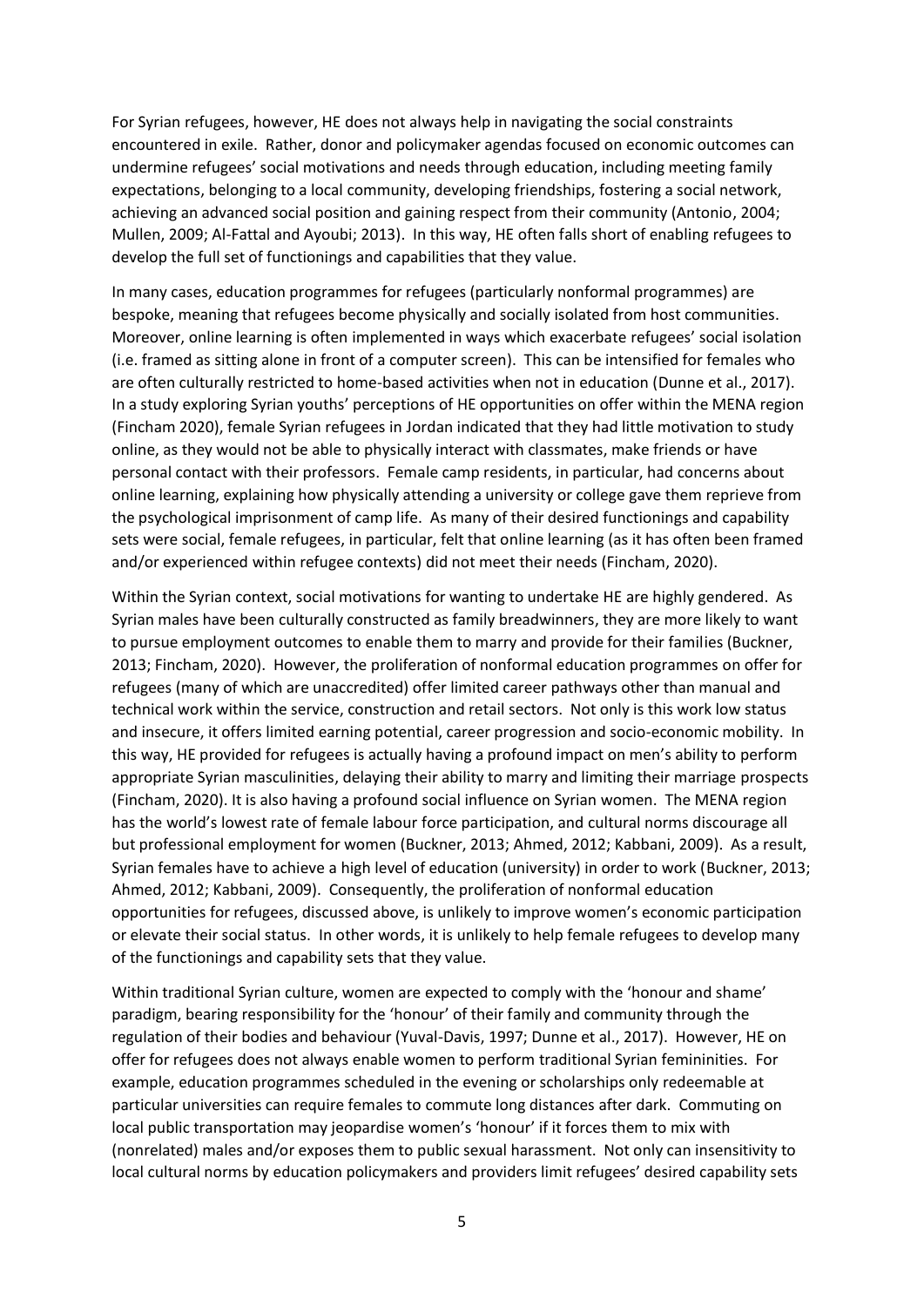(e.g. the development of social and cultural capital, being respected by the community) (Bourdieu, 1986), it can have devastating social consequences for females, such as increasing their vulnerability to social exclusion, (involuntary) spinsterhood and domestic violence (Fincham, 2020).

# Political constraints

Syrian refugees also face many political constraints within the context of exile. For example, refugees' legal rights within host countries are often severely limited (Sheehy, 2014), and while most can choose to register with UNHCR, particular groups may find themselves outside of standard refugee protection due to complex identity configurations (e.g. Syrian Christians and Alawites who fear retribution from the Syrian authorities if they seek refugee status) (Hersh, 2013; Kreidie, 2018). Depending on refugees' political and sectarian positioning within the war in Syria, they may be differently positioned in relation to the host government. Refugees (or groups of refugees) who are perceived to be opponents of the government may have more restrictions placed on their mobility and experience particular socio-economic exclusion.

### **Political constraints and HE**

HE has the potential to nurture refugees' sense of belonging and facilitate their integration into the host society. For example, studying alongside host country populations in local institutions can construct a culture of cosmopolitanism<sup>1</sup>, promoting respect for diversity, tolerance and interconnectedness (Stevenson, 2003). Moreover, through an exchange of ideas and culture, universities can help refugees and host communities to become less susceptible to wider narratives of social exclusion and violence towards 'the other' (Kaufman and Feldman, 2004).

However, despite its potential benefits, HE does not always help refugees to successfully navigate the political constraints they encounter in exile. On the contrary, it can even exacerbate them. For example, within host countries, HE policies are often conceptualised with reference to a 'citizen subject', which presupposes certain rights and privileges, such as access to a valid passport and/or residence permit, access to academic diplomas and transcripts. However, as non-citizen 'others', refugees often lack these rights and freedoms. As most refugees left Syria abruptly due to the war, they were unable to bring with them the identity documentation and proof of former study required to apply for a scholarship or gain admission to university (Janmyr, 2016; Sheehy, 2014). This has resulted in many refugees becoming ineligible to enrol in HE in host countries, even though they may have legal access to it. Documentation is an example of how policies of 'equal opportunity' (treating refugees and host country nationals the same) have obscured the particular structural barriers disadvantaging refugees as 'non-citizens'.

Syrian refugees' political positioning can also have implications for the type of documentation they hold. While most hold a school-leaving Baccalaureate certificate issued by the Syrian government, some hailing from opposition-controlled areas hold the Interim Syrian Government-issued 'opposition certificate' (*al i'tilaf*). In Jordan and Lebanon, this is often not recognised nor accepted for enrolment in accredited HE programmes (Fincham, 2020). In this way, institutional rigidity coupled with 'one size fits all' admissions policies have become major obstacles for some refugees. These examples illustrate how structural and political factors often constrain refugees in their access to HE, as well as their ability to convert it into functionings and capability sets.

<sup>1</sup> Cosmopolitanism is defined here as 'an inclusive cultural democracy and citizenship' (Stevenson 2003: 5)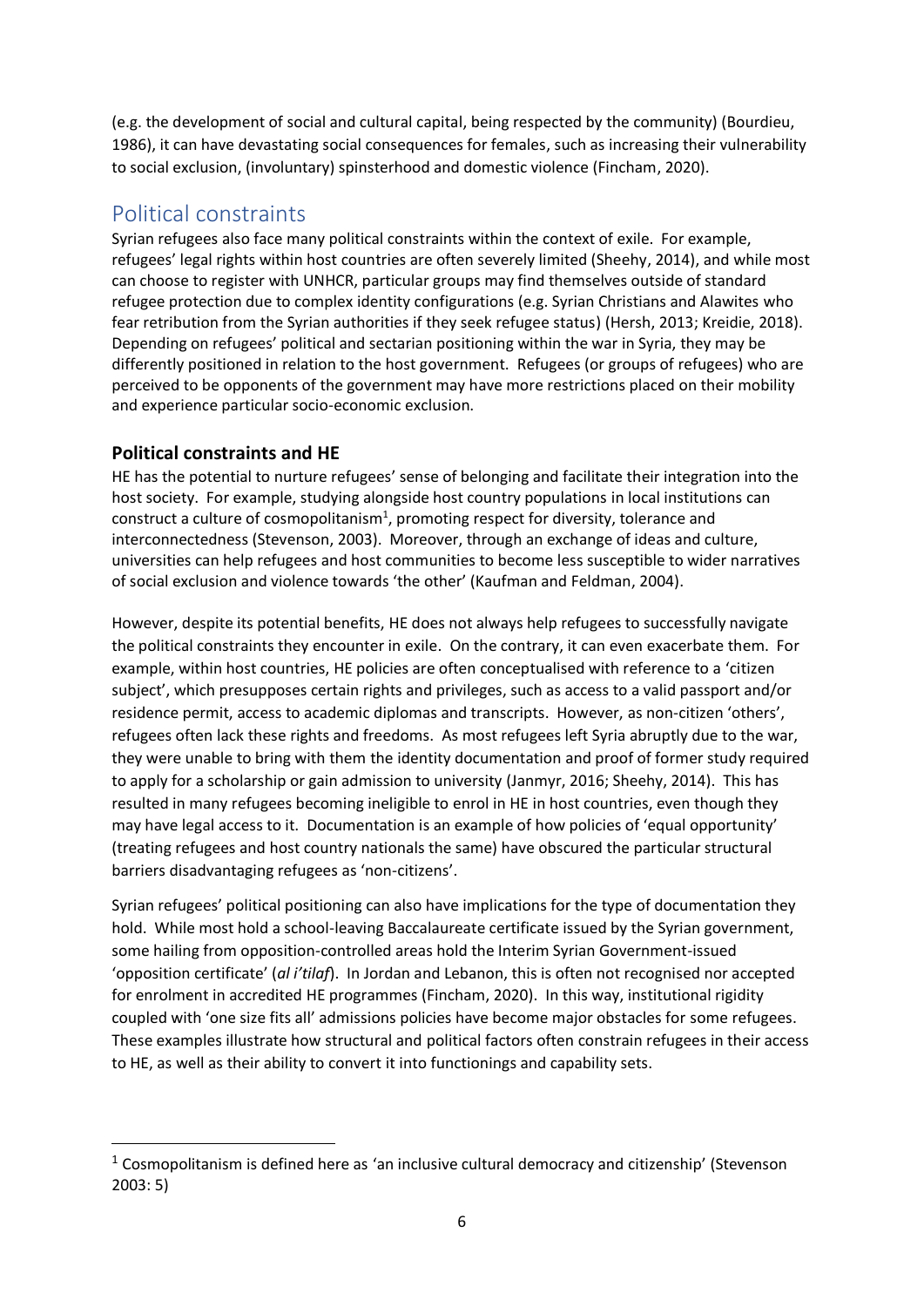Syrian refugees construct their identities with reference to external and internal 'others' at the intersections of nation, religion and ethnicity. These complex allegiances of affiliation and difference profoundly impact their lives, as well as their access to and experiences within HE. Donors and policymakers insensitive to the political and sectarian dimensions of the war in Syria, and the particular experiences of young Syrians, have sometimes offered university places to refugees in geographical locations dominated by a political or religious 'other' (e.g. pro-Syrian regime Shi'a dominated communities in Lebanon). This is an example of how HE opportunities may be made available for refugees, yet they are not necessarily acceptable to them (Tomasevski, 2006; Fincham, 2020).

Donors and policymakers have also been insensitive to the needs of refugees with complex identities, such as Palestinians from Syria, who do not conveniently fit within predetermined notions of authentic 'Syrian-ness', leaving them in legal, social and economic limbo with regards to rights and entitlements. As a consequence, these groups of refugees have often been overlooked in relation to HE scholarships and opportunities (Fincham, 2020). Treating refugees as a homogenous group without regard for individual difference has resulted in educational exclusion, unmet needs and broken dreams.

Some HE institutions in host countries have (often unintentionally) promoted a culture of exclusion, restricting refugees' psychological access to learning spaces, as well as negatively influencing their experiences within them. Syrian refugees have reported that they often experience implicit or explicit discrimination in HE institutions related to their status, ethnicity or religion/sect (King, 2014; Fincham, 2020). Not only do these experiences of discrimination compound the psychological trauma refugees experience in exile, they also impact their desires to remain in HE and influence their long-term goals for resettlement (Watenpaugh, Fricke and King 2014a; Fincham, 2020). This is an example of how a simplistic focus only on access to HE can obscure harmful factors within education which constrain refugees from living their best lives (Tomasevski, 2006).

### Conclusion

HE has the potential to help refugees successfully navigate the economic, social and political constraints they encounter in exile. However, in practice, it has often failed to live up to its potential, sometimes even exacerbating the challenges faced within displacement settings. While HE opportunities for Syrian refugees have increased, they have often been conceptualised by donors and policymakers through a neoliberal lens with a focus on 'efficiency' and 'effectiveness', limiting refugees' opportunities to develop the full set of functionings and capabilities that they value. Moreover, policies of 'equal opportunity' have often been paradoxically discriminatory, as they have treated all groups of refugees the same and refugees the same as host country nationals. This has obscured the structural inequalities that exist between citizens and refugees and between different groups of refugees.

Finally, donor and policy agendas supportive of particular education strategies (e.g. employmentfocused nonformal programmes, TVET, online learning) and collective outcomes (e.g. education for employability) have undermined refugees' agency to make individual choices between different functionings and capability sets. While access to HE for Syrian refugees has steadily increased in quantitative terms, without a corresponding expansion of their freedoms, education as an unquestioned force for good is put into question.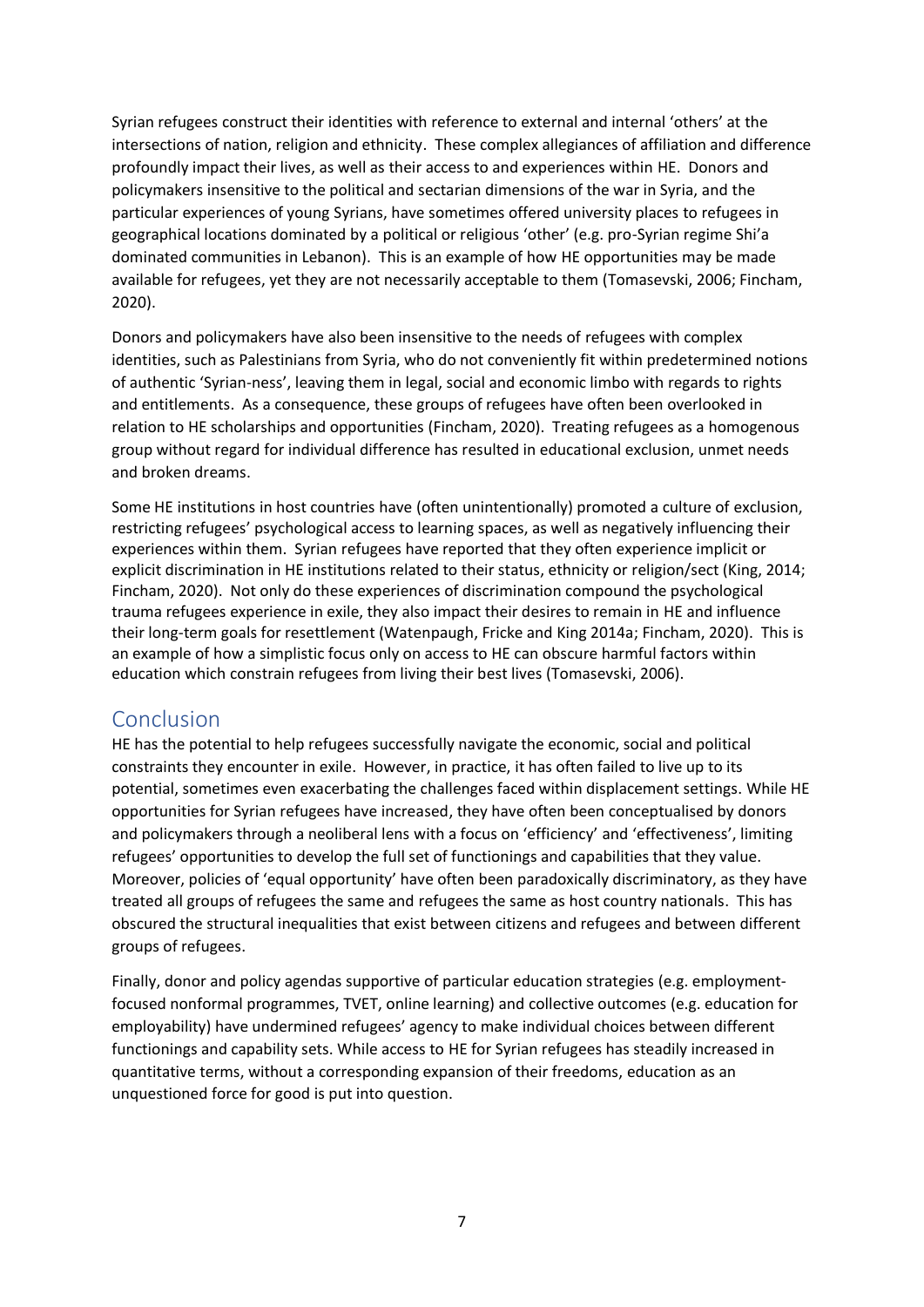#### **References**

Abdulssattar Ibrahim, M. and Nassar, A. (2019) Syrian students in Jordan struggle with multiple obstacles to post-secondary education. Accessed on 15 June 2020 at:

[https://syriadirect.org/news/syrian-students-in-jordan-struggle-with-multiple-obstacles-to-post](https://syriadirect.org/news/syrian-students-in-jordan-struggle-with-multiple-obstacles-to-post-school-education/)[school-education/](https://syriadirect.org/news/syrian-students-in-jordan-struggle-with-multiple-obstacles-to-post-school-education/)

Ahmed, M. (2012) Youth unemployment in the MENA region: Determinants and challenges, Washington, D.C.: International Monetary Fund (IMF). Accessed on 11 May 2017 at: <https://www.imf.org/en/News/Articles/2015/09/28/04/54/vc061312>

Al-Fattal, A. and Ayoubi, R. (2013) Student needs and motives when attending a university: Exploring the Syrian case, *Journal of Marketing for Higher Education*, 23(2), 204–225.

Antonio, A. (2004) The influence of friendship groups on intellectual self-confidence and educational aspiration in college, *Journal of Higher Education*, 75(4), 446–471.

Bourdieu, P. (1986) The Forms of Capital. In Richardson, John G., (ed) *Handbook of Theory and Research for the Sociology of Education*, New York: Greenwood, 241-258.

Brennan, J. and Shah, T. (2003) Access to What? Opportunities in Education and Employment. In Maria S., David W. (eds) *Higher Education and the Lifecourse*, Buckingham: Open University Press, 106-121.

Buckner, E. (2013) The seeds of discontent: Examining youth perceptions of higher education in Syria, Comparative Education, 49(4), 440–463.

Chatty, D. (2016) Ensuring Quality Education for young refugees from Syria in Turkey, Northern Iraq/Kurdistan Region of Iraq (KRI), Lebanon and Jordan, Accessed on 11 May 2017 at [https://www.rsc.ox.ac.uk/completed-projects/ensuring-quality-education-for-young-refugees-from](https://www.rsc.ox.ac.uk/completed-projects/ensuring-quality-education-for-young-refugees-from-syria)[syria](https://www.rsc.ox.ac.uk/completed-projects/ensuring-quality-education-for-young-refugees-from-syria)

Dale, R. (2000) Globalization and education: Demonstrating a 'Common World Educational Culture' or locating a 'Globally Structured Educational Agenda'? *Educational Theory*, 50(4), 427-448.

DeJaeghere, J. and Wiger, N.P. (2013) Gender discourses in an NGO education project: Openings for transformation toward gender equality in Bangladesh, *International Journal of Educational Development*, 33(6), 557-565.

Dunne, M., Durrani, N., Fincham, K. and Crossouard, B. (2017) *Troubling Muslim youth identities: Nation, religion, gender,* Basingstoke: Palgrave Macmillan.

Ferede, M. (2018) Higher education for refugees, Paris: UNESCO. Accessed on 15 June 2020 at: <https://unesdoc.unesco.org/ark:/48223/pf0000266075>

Fincham, K. (2020) Rethinking HE for Syrian refugees in Jordan, Lebanon and Turkey, *Research in Comparative and International Education*. DOI: 10.1177/1745499920926050

Freire, P. (1970) *Pedagogy of the oppressed*, New York: Continuum.

Hersh, J. (2013) The dilemma of Syria's Alawites, *The New Yorker*, Accessed on 5 February 2020 at: <https://www.newyorker.com/news/news-desk/the-dilemma-of-syrias-alawites>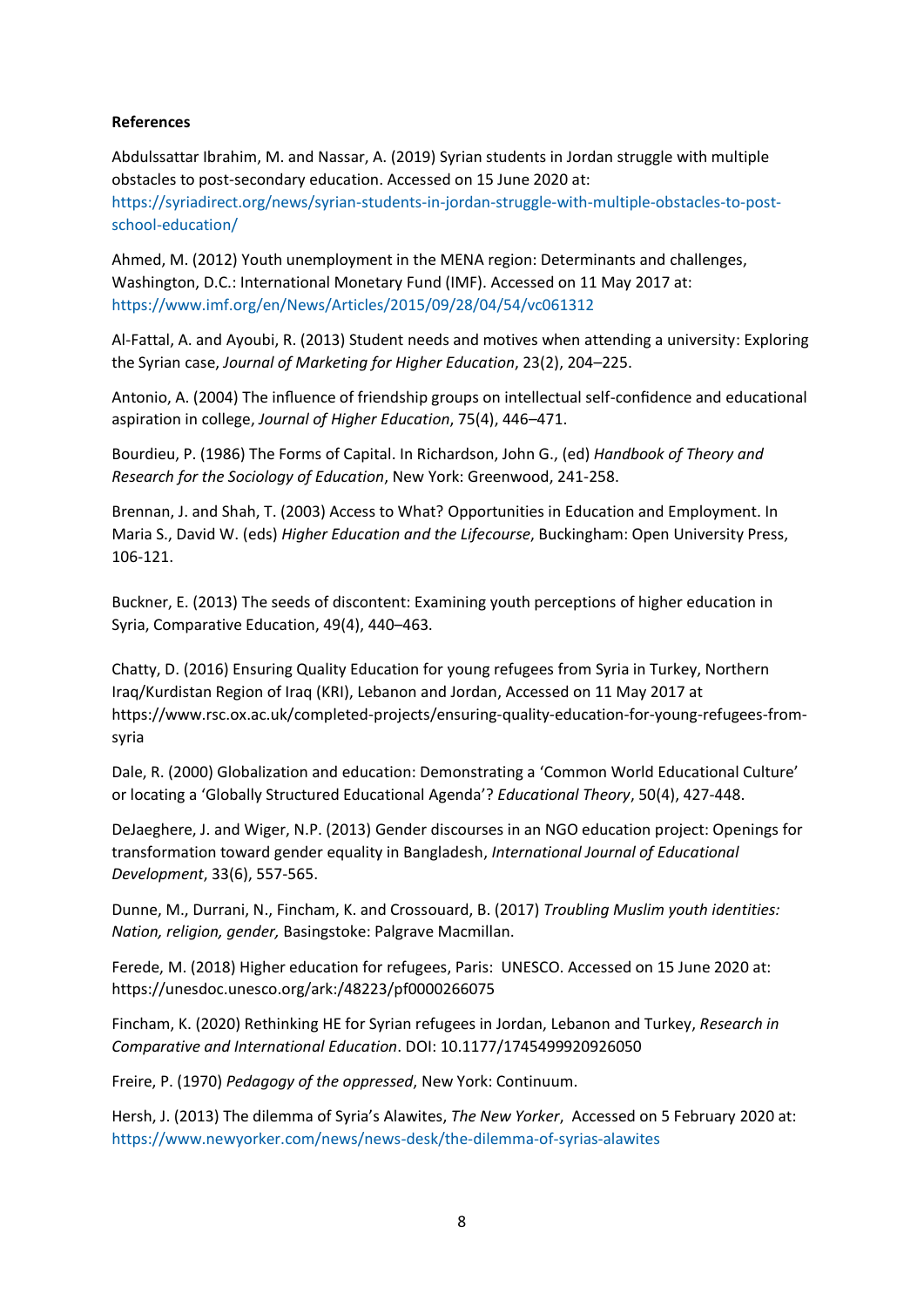Janmyr, J. (2016) Precarity in Exile: The legal status of Syrian refugees in Lebanon. *Refugee Survey Quarterly* 35(4): 58-78.

Kabbani, N. (2009) Why young Syrians prefer public sector jobs. Middle East youth initiative policy outlook, Accessed on 14 April 2017 at:

<http://www.shababinclusion.org/content/document/detail/1319/>

Kaufman, P. and Feldman, K.A. (2004) Forming identities in College: A sociological approach, *Research in Higher Education*, 45(5), 463-496.

Kennedy, E. and Laurillard, D. (2019) The potential of MOOCs for large-scale teacher professional development in contexts of mass displacement. *London Review of Education*, 17(2), pp. 141-158.

King, J. (2014) The Syrian Refugee Crisis and Higher Education: A view from Lebanon, Accessed on 6 July 2020 at: [https://www.iie.org/en/Learn/Blog/2014/04/2014-April-The-Syrian-Refugee-Crisis-And-](https://www.iie.org/en/Learn/Blog/2014/04/2014-April-The-Syrian-Refugee-Crisis-And-Higher-Education-A-View-From-Lebanon)[Higher-Education-A-View-From-Lebanon](https://www.iie.org/en/Learn/Blog/2014/04/2014-April-The-Syrian-Refugee-Crisis-And-Higher-Education-A-View-From-Lebanon)

Knell, Y. (2016) Jordanian reversal on Syrian work permits starts to bear fruit, *BBC News*, Accessed on 8 March 2017 at: <http://www.bbc.co.uk/news/world-middle-east-37011859>

Kreidie, M. (2018) Why do so few Christian Syrian refugees register with the United Nations High Commissioner for Refugees? *Rozenburg Quarterly*, Accessed on 5 February 2020 at: [http://rozenbergquarterly.com/why-do-so-few-christian-syrian-refugees-register-with-the-united](http://rozenbergquarterly.com/why-do-so-few-christian-syrian-refugees-register-with-the-united-nations-high-commissioner-for-refugees/)[nations-high-commissioner-for-refugees/](http://rozenbergquarterly.com/why-do-so-few-christian-syrian-refugees-register-with-the-united-nations-high-commissioner-for-refugees/)

Mullen, A. (2009) Elite destinations: Pathways to attending an Ivy League university, *British Journal of Sociology of Education*, 30(1), 15–27.

Pherali, T. and Abu Moghli, M. (2019) Higher Education in the Context of Mass Displacement: Towards Sustainable Solutions for Refugees. *Journal of Refugee Studies*. Doi:10.1093/jrs/fez093

Pherali, T., Abu Moghli, M. and Chase, E. (2020) Educators for Change: Supporting the transformative role of teachers in contexts of mass displacement. *Journal on Education in Emergencies*. 5(2), 147-175.

Rizvi, F. and Lingard, B. (2000) Globalisation and education: Complexities and contingencies, *Educational Theory,* 50(4), 419–426.

Robeyns, I. (2003) Sen's capability approach and gender inequality: Selecting relevant 'capabilities', *Feminist Economics*, 9(2/3), 61–92.

Sancho-Gil, J. M., Rivera-Vargas, P. and Miño-Puigcercós, R. (2019) Moving beyond the predictable failure of Ed-Tech initiatives, *Learning, Media and Technology*, 0(0), 1–15. Doi: 10.1080/17439884.2019.1666873.

Sen, A. (1999) *Development as freedom*. Oxford: Oxford University Press.

Sheehy, I. (2014) Refugees need access to higher education, *University World News,* Issue No. 339, Accessed on 26 November 2016 at:

<http://www.universityworldnews.com/article.php?story=20141015204738526>

Stevenson, N. (2003) *Cultural citizenship: Cosmopolitan questions*, Maidenhead: Open University Press.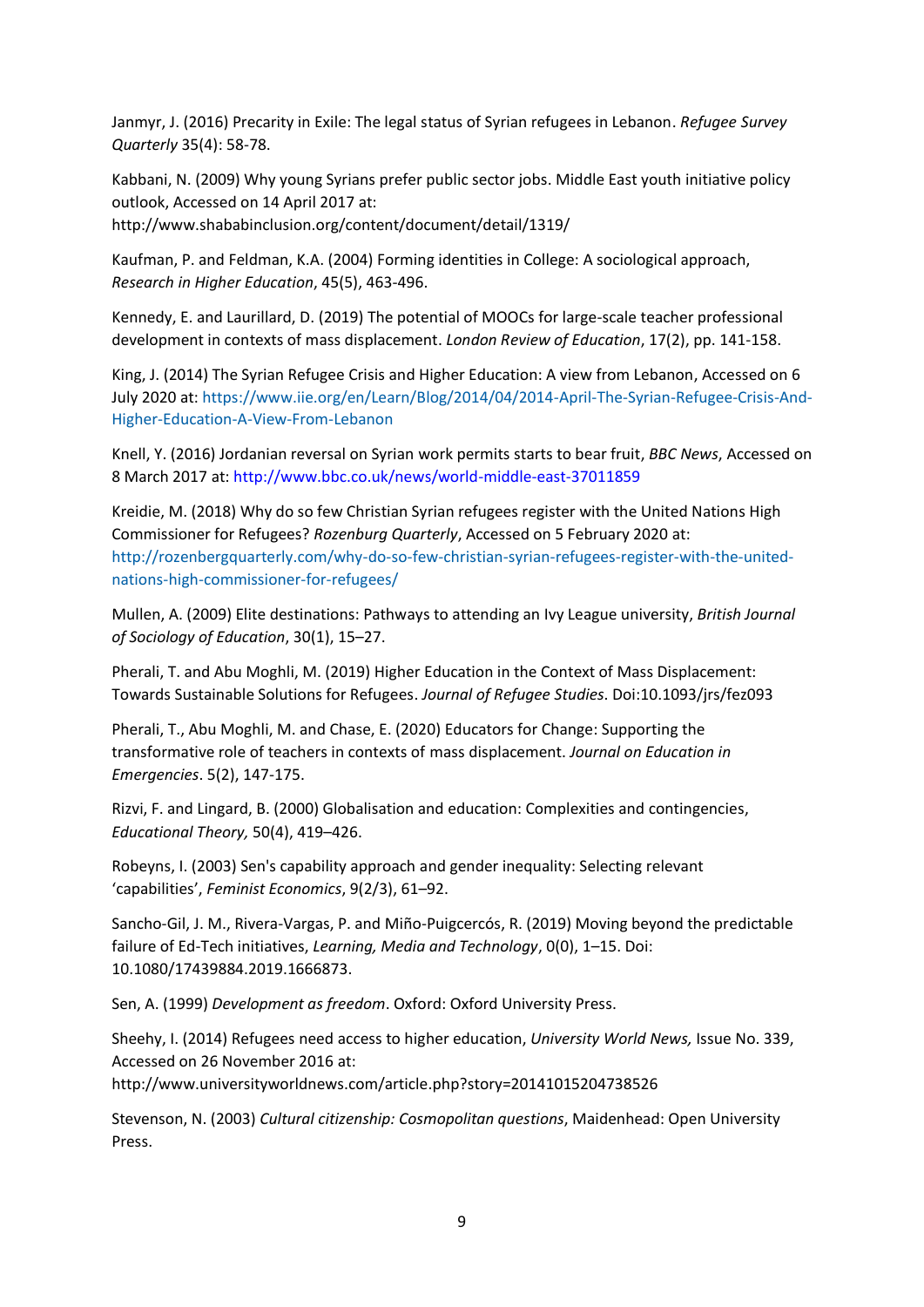Tiltnes, A., Zhang, H. and Pederson, J. (2019) The living conditions of Syrian refugees in Jordan. Oslo: Fafo.

Tomasevski, K. (2006) Human rights obligations: Making education available, accessible, acceptable and adaptable, Right to Education Primers No.3, Sida, Accessed on 20 November 2016 at: [http://www.right-to-education.org/sites/right-to-education.org/files/resource](http://www.right-to-education.org/sites/right-to-education.org/files/resource-attachments/Tomasevski_Primer%203.pdf)[attachments/Tomasevski\\_Primer%203.pdf](http://www.right-to-education.org/sites/right-to-education.org/files/resource-attachments/Tomasevski_Primer%203.pdf)

UNHCR (2020) Situation Syria Regional Refugee Response, Accessed on 8 June 2020 at: <https://data2.unhcr.org/en/situations/syria>

Vaughan, R. (2007) Measuring 'capabilities': An example from girl's schooling. In E. Unterhalter and M. Walker (eds), *Sen's capability approach and social justice in education*, Basingstoke: Palgrave Macmillan, pp. 109-130.

Watenpaugh, K.D., Fricke, A. and Seigel, T. (2013) Uncounted and unacknowledged: Syria's refugee university students and academics in Jordan, A joint project of the UC Davis Human Rights Initiative and the Institute of International Education, Accessed on 20 November 2016 at: [http://www.iie.org/Research-and-Publications/Publications-and-Reports/IIE-Bookstore/Uncounted-](http://www.iie.org/Research-and-Publications/Publications-and-Reports/IIE-Bookstore/Uncounted-And-Unacknowledged-Syrias-Refugee-University-Students-And-Academics-In-Jordan#.WKR_VvmLQ2w)[And-Unacknowledged-Syrias-Refugee-University-Students-And-Academics-In-](http://www.iie.org/Research-and-Publications/Publications-and-Reports/IIE-Bookstore/Uncounted-And-Unacknowledged-Syrias-Refugee-University-Students-And-Academics-In-Jordan#.WKR_VvmLQ2w)[Jordan#.WKR\\_VvmLQ2w](http://www.iie.org/Research-and-Publications/Publications-and-Reports/IIE-Bookstore/Uncounted-And-Unacknowledged-Syrias-Refugee-University-Students-And-Academics-In-Jordan#.WKR_VvmLQ2w)

Watenpaugh, K.D., Fricke, A. and King, J.R. (2014a) The war follows them: Syrian university students and scholars in Lebanon, International Institute of Education: UC Davis, Accessed on 20 November 2016 at: [http://www.iie.org/Research-and-Publications/Publications-and-Reports/IIE-](http://www.iie.org/Research-and-Publications/Publications-and-Reports/IIE-Bookstore/The-War-Follows-Them-Syrian-University-Students-And-Scholars-In-Lebanon#.WKR7HfmLQ2w)[Bookstore/The-War-Follows-Them-Syrian-University-Students-And-Scholars-In-](http://www.iie.org/Research-and-Publications/Publications-and-Reports/IIE-Bookstore/The-War-Follows-Them-Syrian-University-Students-And-Scholars-In-Lebanon#.WKR7HfmLQ2w)[Lebanon#.WKR7HfmLQ2w](http://www.iie.org/Research-and-Publications/Publications-and-Reports/IIE-Bookstore/The-War-Follows-Them-Syrian-University-Students-And-Scholars-In-Lebanon#.WKR7HfmLQ2w)

Watenpaugh, K.D., Fricke, A. and King, J.R. (2014b) We will stop here and go no further: Syrian university students and scholars in Turkey, International Institute of Education: UC Davis, Accessed on 20 November 2016 at: [file:///C:/Users/kathleen/Downloads/We-Will-Stop-Here-And-Go-No-](file:///C:/Users/kathleen/Downloads/We-Will-Stop-Here-And-Go-No-Further-Syrian-University-Students-And-Scholars-In-Turkey-002%20(1).pdf)[Further-Syrian-University-Students-And-Scholars-In-Turkey-002%20\(1\).pdf](file:///C:/Users/kathleen/Downloads/We-Will-Stop-Here-And-Go-No-Further-Syrian-University-Students-And-Scholars-In-Turkey-002%20(1).pdf)

Wright. L.A. and Plasterer, R. (2012). Beyond Basic education: Exploring opportunities for higher learning in Kenyan refugee camps. *Refuge: Canada's Journal on Refugees*, 27(2), 42-56.

Yuval-Davis, N. (1997) *Gender and Nation*, London: Sage.

Bio:

Kathleen Fincham is Director, Centre for Research into the Education of Marginalised Children and Young Adults (CREMCYA) at St Mary's University, Twickenham.

Working at the nexus of development and humanitarian scholarship, policy and practice, Kathleen has worked in a variety of roles with/within education institutions, governments, bilaterals, multilaterals and INGOs in Canada, the UK, Lebanon, Palestine, Jordan, Turkey, Syria, UAE, Morocco, Ghana, Rwanda, Sudan, China, Hong Kong, Japan and Singapore.

Kathleen's research interests centre around the sociology and political economy of education and learning within development and humanitarian contexts. Specific themes of interest include: